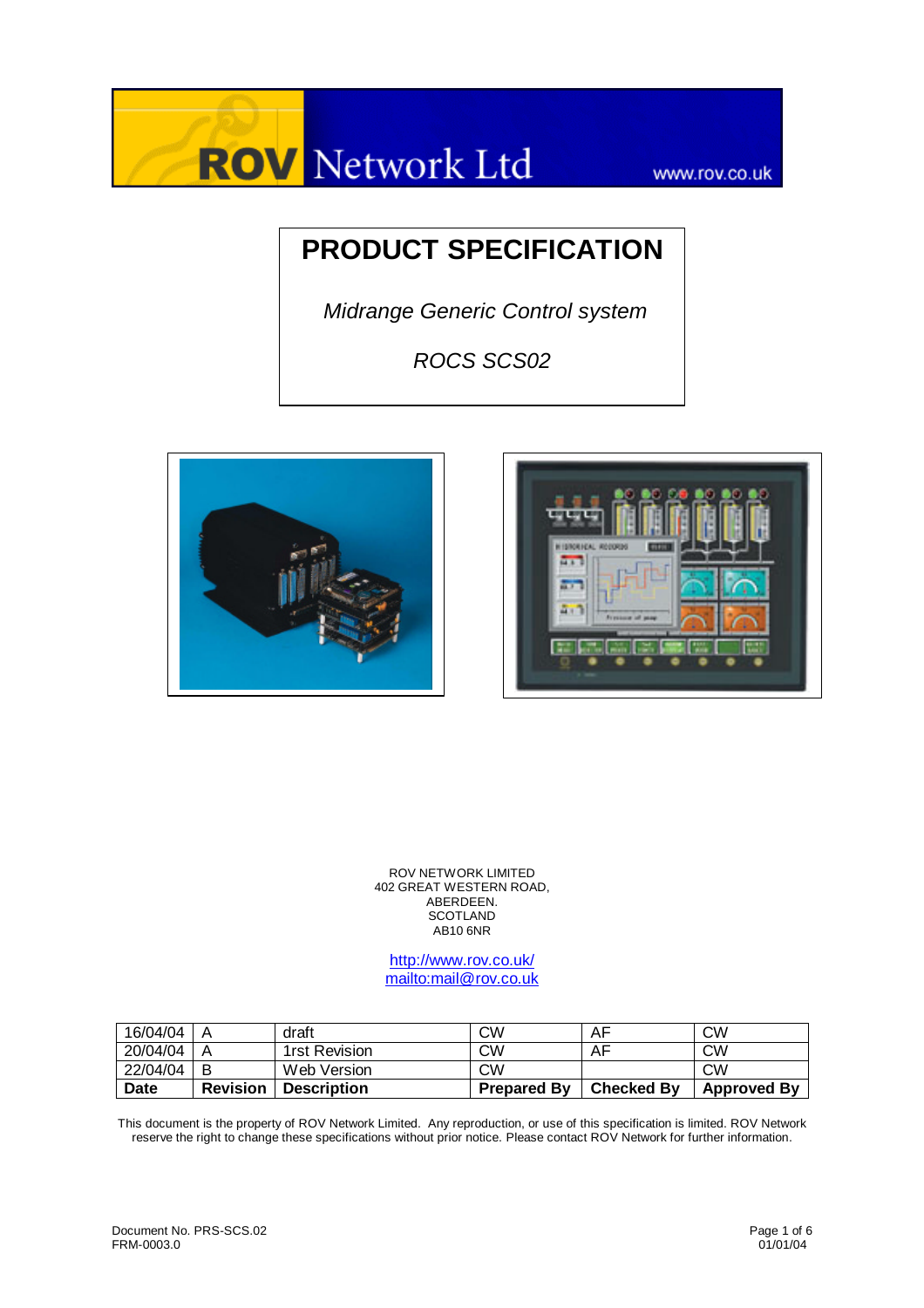# **PRODUCT SPECIFICATION**

*Midrange Generic Control system* **\_\_\_\_\_\_\_\_\_\_\_\_\_\_\_\_\_\_\_\_\_\_\_\_\_\_\_\_\_\_\_\_\_\_\_\_\_**

### *CONTENTS*

### Page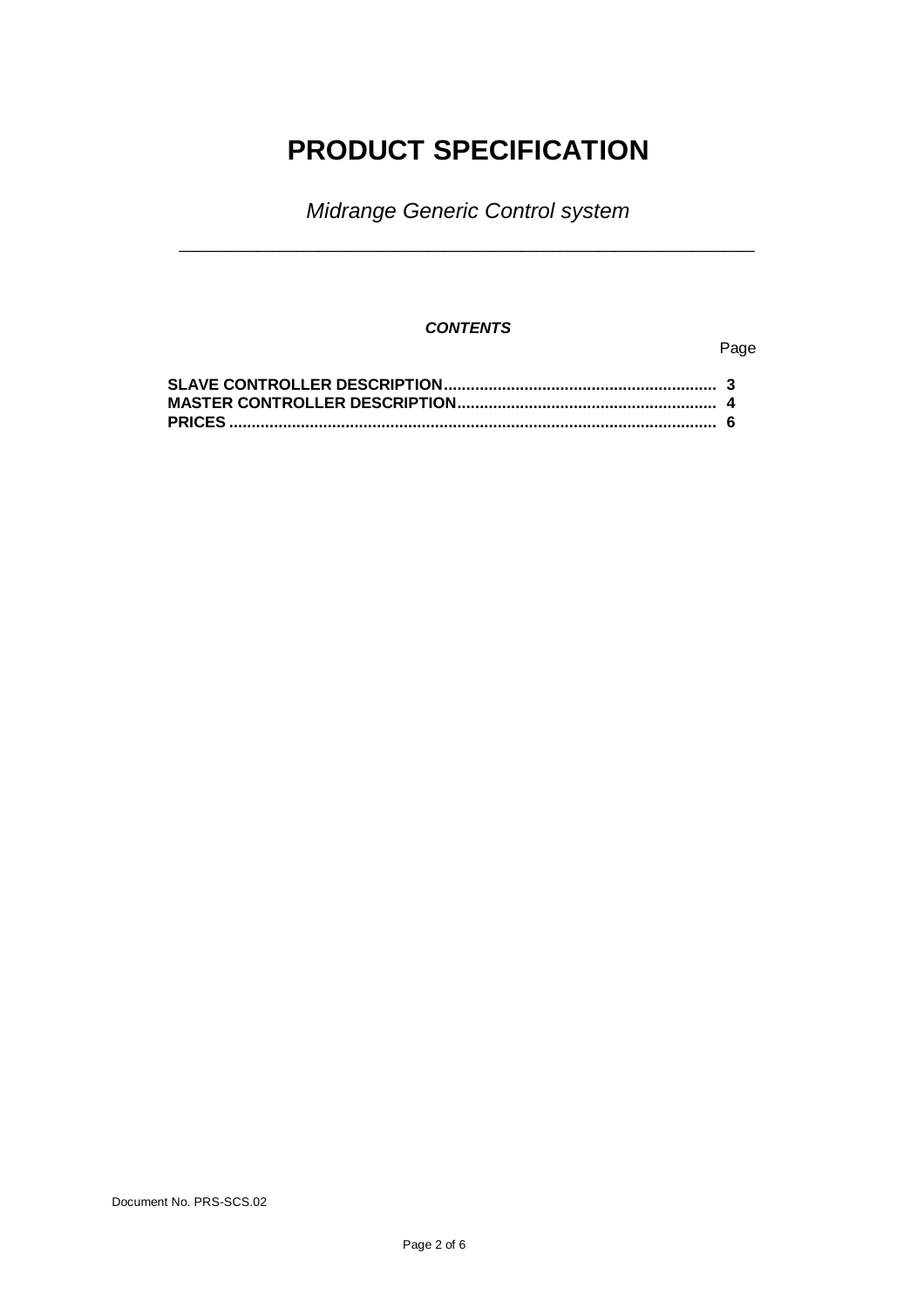#### **PRODUCT DESCRIPTION**

The ROCs SCS02 Midrange control system is an example of a medium sized control package based on several products in the ROCS control system range.

This design is targeted at control skids, simple TMS systems and any module containing a combination of hydraulic control and electronic sensors with options for video cameras and lights. It consists of a slave PC104 control system containing a variety of I/O and a master controller consisting of a touch screen display with a small amount of digital and analogue I/O for Joysticks and switches.

The system shown here is only an example of what can be provided. Any combination of boards may be used from the wide selection available from the ROCS product range and the system is fully scaleable to increase the I/O capability at anytime.

The system consists of a master control electronics unit connected via a serial line to the Slave electronics unit. This carefully designed system has enough isolated digital and analogue I/O to operate a typical TMS or large tooling module. In addition, an LCD based display screen is connected to the master unit allowing data from either control unit to be displayed in a graphical representation of your system. The LCD has a touch screen capability allowing the whole system to be operated directly from the screen and a variety of pages to be used to display system data.

The system can be operated using the master electronics unit and its control panel on their own without the graphics screen. Alternatively it can be used with the touch screen graphics display on it own ie without the master electronics unit. All the system functions on the slave unit can be operated directly from the touch screen display.

#### **ROCS7033 PC104 ENCLOSURE WITH ROCS SCS02 BOARD SET (SLAVE)**

The Slave system consists of an anodised enclosure holding up to 8 PC104 cards and a small power

supply. The PC104 Stack is secured inside the enclosure using an anti vibration and anti shock mounting system. External cooling fins help to dissipate heat from the system. The enclosure is sealed to IP65 rating. All wiring is taken to multi-pin D connectors fitted at each end of the enclosure. Alternative housings are available including longer enclosures to house additional cards. *(recommended maximum = 16)* The cards fitted in this SCS02 system are:-

- 1. Stack Power supply
- 2. CPU with 4 serial ports, 16 Ain, 4 Aout, 24 DIO.
- 3. 16 channel Analogue output card
- 4. 8 channel servo drive card
- 5. 8 channel analogue isolation card
- 6. 8 channel analogue isolation card
- 7. 24 channel solenoid driver card (Bi-polar or Uni-polar)
- 8. 12 channel relay card

A fibre optic multiplexer board may be optionally fitted to the system allowing all data and video to be transmitted via a single or multimode fibre to the master station. (*Price on application*). This particular board set will provide the following capabilities.

- 16 Bipolar Analogue input all optically Isolated 16 Bit
- 8 Bipolar Analogue output, isolated for servo/proportional drives 12 Bit +- 40mA /chan
- 12 Analogue output non isolated Use for light dimmers etc\* 12 Bit
- 12 Bipolar (24 Unipolar) isolated drives for solenoids, focus etc 1 Amp per channel max
- 12 double pole isolated switching power relays 1.5 A per contact
- 2 off fast counter timers 2 of the 100khz-10Mhz
- 
- 4 serial ports, 1 used for communications to the surface 2 off RS485 optional
- Ethernet Port 10/100
- 2 USB Ports
- IRDA port
- 32 Meg Flash Disk

Document No. PRS-SCS.02

- CPU ZFx86 100Mhz

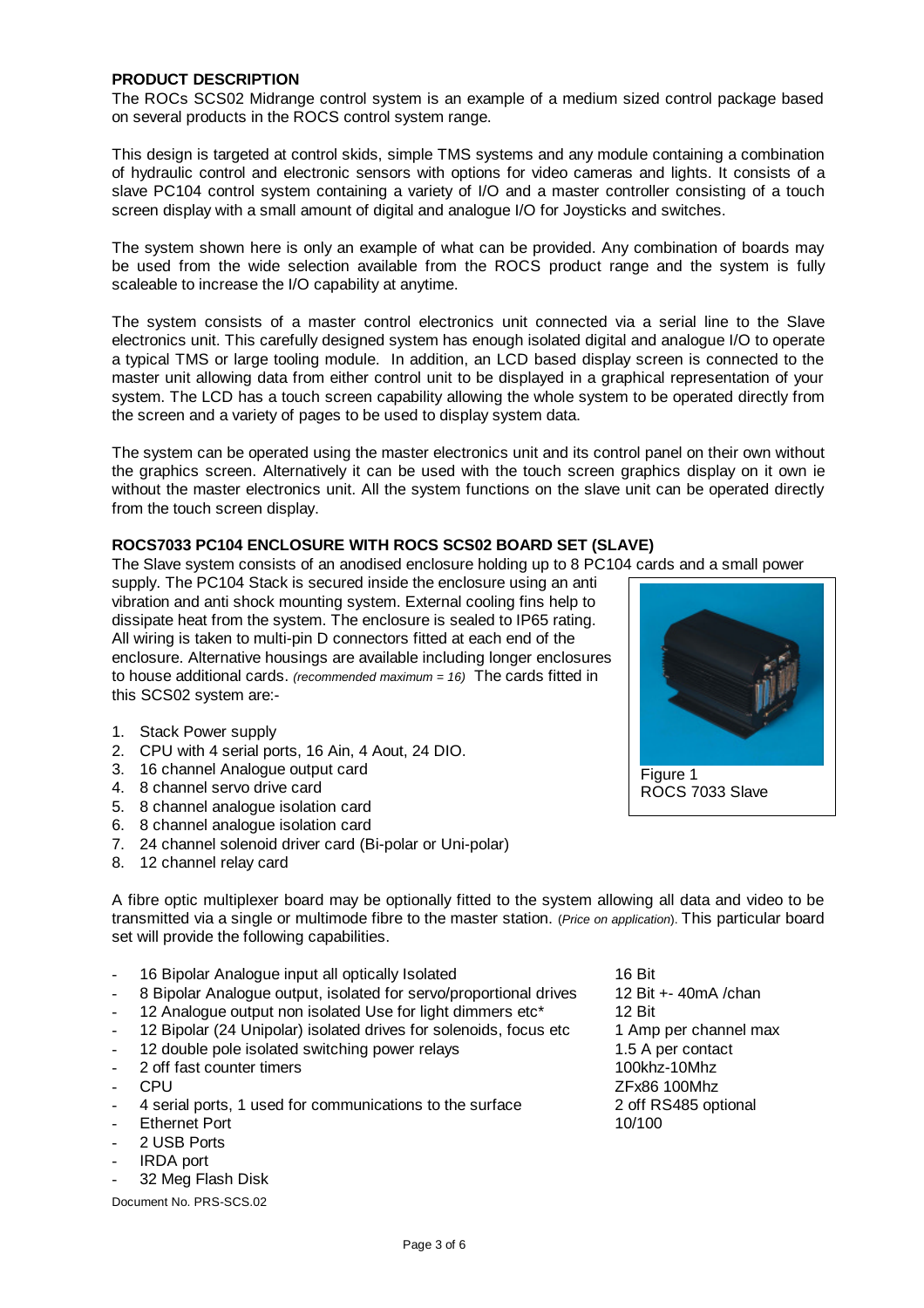Onboard power supplies inside the enclosure provide power for sensors and additional components +- 12 Vdc, +5Vdc, +24Vdc. *(a separate high power supply for valves and ancillary equipment is required)* Input power, 18 to 40Vdc coarse 24Vdc nominal. 1.5A – 3.0A

Isolated Analogue inputs can be voltage (up to +-10V) or current (up to +- 200mA), also resistance for temperature sensors and direct connection to 4-20mA sensors.

The system can directly drive servo valves, solenoid valves, lamps (*via power relays*), Cameras, focus/zoom controls and any ancillary equipment such as Sonars or survey systems.

The electronics can directly read water alarms, pressure and temperature sensors, flow meters and Intelligent sensors (*Digiquartz and altimeter*). With plenty of spare capacity, the system can operate other tools or read additional sensors including quadruture sensors, LVDT's etc.

Drivers can be provided for almost any serial sensor or control module including other items from the ROV Network product range such as intelligent servo and solenoid valve packs. The system is also fully compatible with our larger ROV control packages allowing direct control and communications from both surface and sub sea controllers.



Programming of the control system is by ladder logic or "C" code. Onboard ROMDOS allows easy access to standard bios functions. The standard control system is provided un-programmed but with a library of functions including a fully functioning demo program that provides access to all system functions and can be easily modified to carryout specific auto-functions for individual projects.

Full technical support package ensuring the right product spec is used for your system.

A complete programming service is available, please contact us for details.

## **ROCS7034 12.1" TOUCHSCREEN WITH ROCS SCS02 BOARD SET (MASTER)**

The Master control station consists of two PC104 cards and a colour touch screen for operator MMI. The PC104 stack allows a manual control station to be assembled containing Joysticks, potentiometers, sliders and switches. Your control panel may also hold LED's and an

acoustic alarm for feedback purposes.

The PC104 stack is only required on systems using manual controls. The touchscreen can be used on it's own as the master controller but experience suggests most users prefer physical controls using the touch screen interface for set up and seldom used functions.



The high quality graphics and large internal storage allow any number of screens to be created displaying the incoming data and allowing control over any of the system functions. Smaller screens can be provided to reduce costs or in situations where size is critical. Other options include networking capability and a video input allowing cameras pictures to be displayed along side the graphics.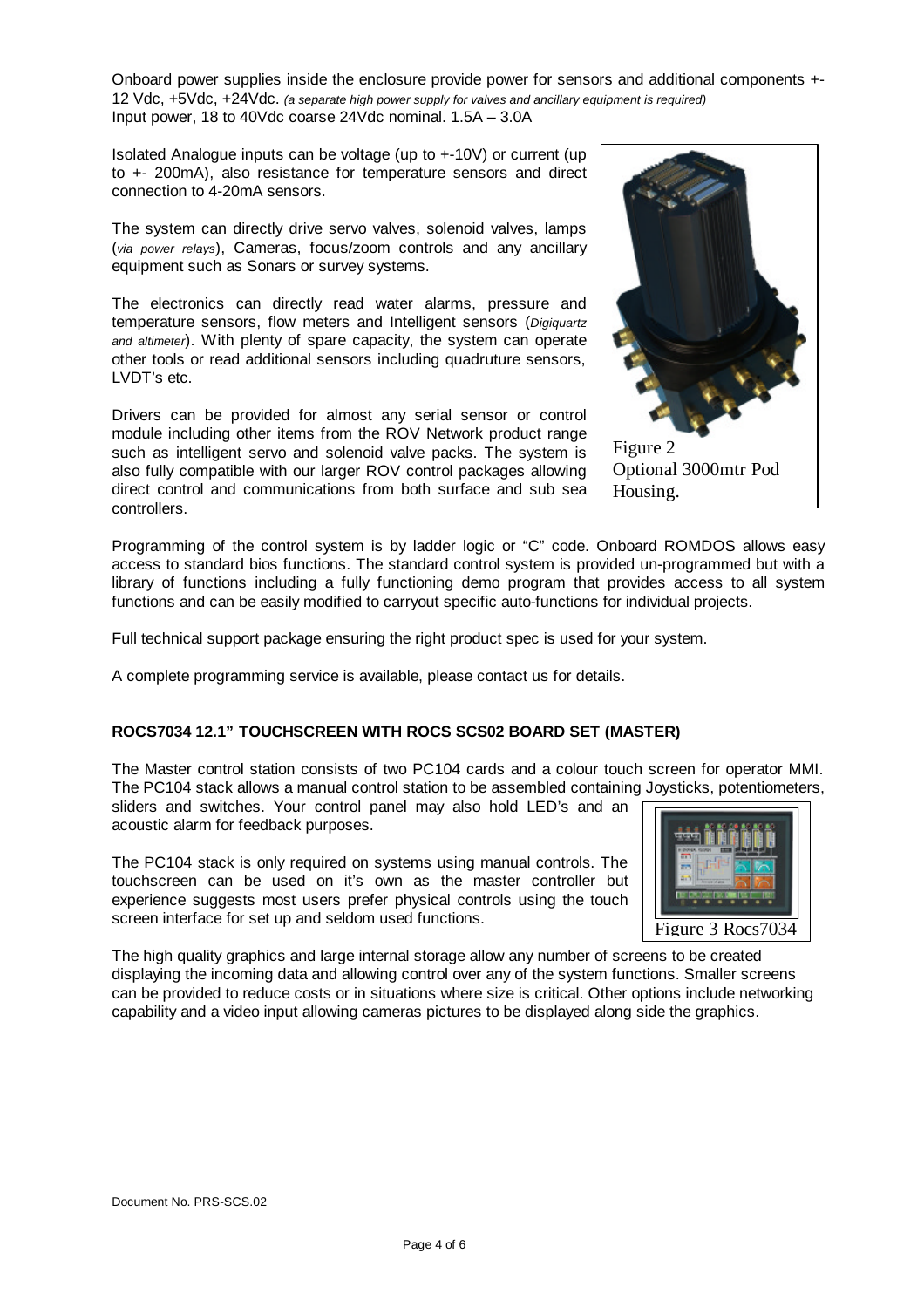## **12.1" COLOUR TOUCH SCREEN SPECIFICATION**

Protection **Front panel up to IP65** Permissible Range of Voltage 24V +- 10% DC Demand (maximum rating) 30W or less Cooling System **passive** Weight Approx. 2.7kg Dimensions W x H x D (mm) 326.4\*259.6\*72.0 Panel Cut-out (mm) 313 X 246.2 +- 0.5mm Case Colour **Black** Material Material Material Muslim Polycarbonate Effective Display Area 12.1"-inch Resolution W  $x$  H (dots) 800  $x$  600 Backlight **Cold cathode FL** Backlight Average Life Approx. 50,000 h Function switches 8 off

Rated Voltage 24V DC or 110/220Vac optional Interfaces 2 off serial 232/485, Ethernet, Printer, Compact Flash Card



The touch screen controller comes pre programmed with at least 14 screens including: -

- 4 off Master control pages
- 2 off Video control page (Pan and tilts, zoom/focus)
- 4 off Calibration pages
- 4 off Diagnostics pages

These demo screens will give full access to all the onboard functions. A programming package is supplied with a detailed manual on editing the existing screens and creating additional graphics pages.

## **ROCS SCS02 BOARD SET (MASTER)**

The colour TFT touch screen controller connects by serial lead to two PC104 cards consisting of.

- 1. Stack Power supply
- 2. CPU and data acquisition card with the following specification.
- ZFx86 100 MHz CPU
- 32 MB RAM
- 10/100BaseT Fast Ethernet interface
- IDE and Floppy disk Connectors for logging and data storage
- 4 Serial, 1 Parallel, 2 USB Ports
- 16 Analog In 16 bit / 4 Analog Out 12 bit
- 24 Digital I/O

This I/O capability can be easily expanded using any of our standard PC104 cards. The system can output serial data to interface with legacy control systems or survey equipment. The system can also receive data from other serial devices.

The stack is not supplied with an enclosure as the customer will be expected to create their own control panel for use with the system. (*Panels can be provided at customer request*.)